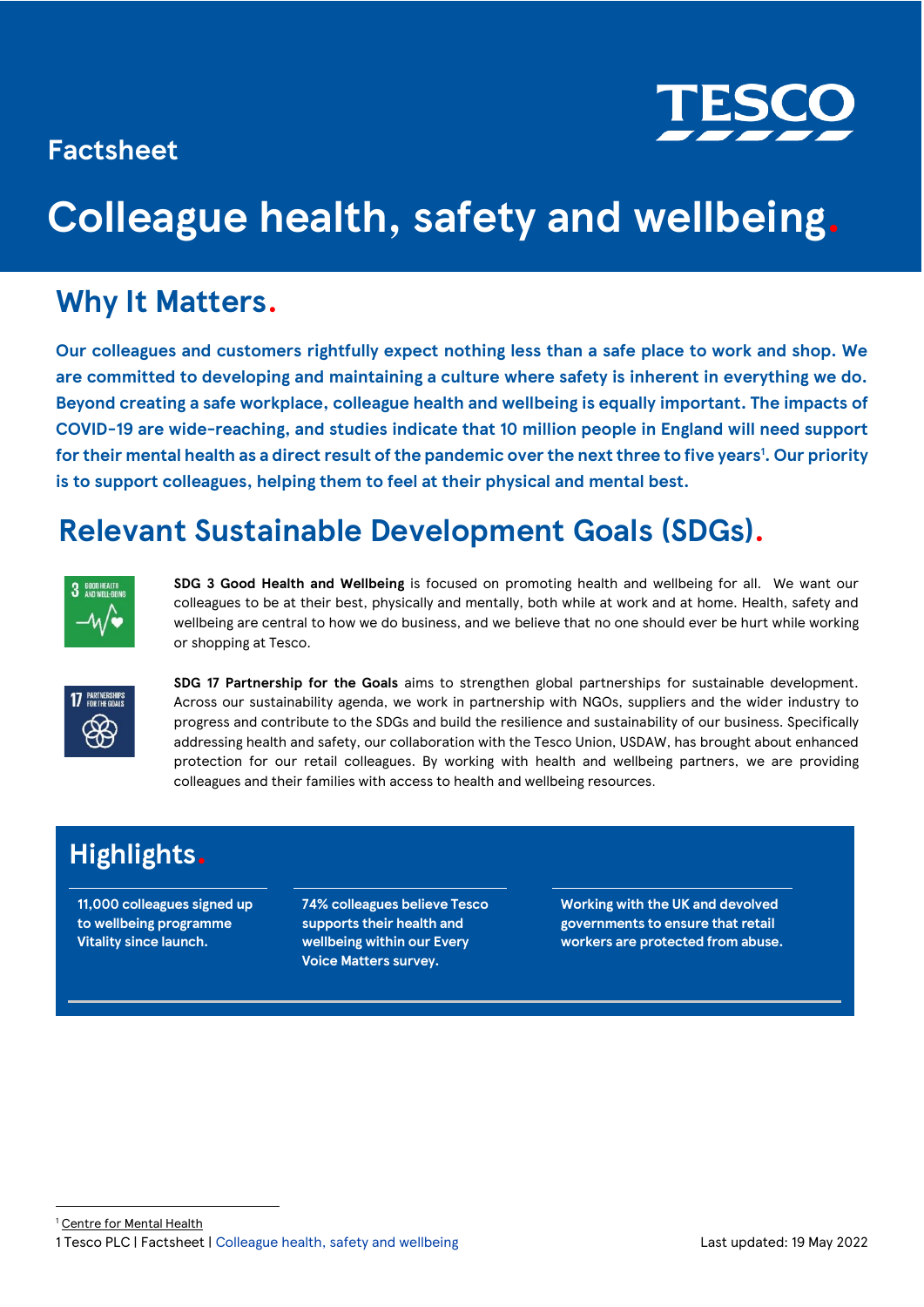### **Our Approach.**

**Looking after the health, safety and wellbeing of our colleagues is a responsibility that we all share at Tesco and is central to how we do business. Our priority is to ensure a safe and healthy environment for our colleagues, customers and the communities we serve.** 

We believe that no one should ever be hurt while working or shopping at Tesco. Beyond safety, we are committed to making Tesco a healthier place to work.

### **Ensuring health and safety in the workplace**

Whilst we face different legal obligations on health & safety in the various locations in which we operate, we aim to go beyond compliance through our safety standards to:

- − **Implement effective risk management**: Health and safety is a principal risk, and our business-wide, riskbased safety framework defines how we implement and report on safety controls to ensure that colleagues, contractors, and customers have a safe place to work and shop. Our robust governance structure, with oversight in each business, is managed through a Safety Committee and chaired by a senior director with delegated responsibility.
- − **Adhere to external frameworks**: For example, all our largest distribution centres in the UK are certified by British Standards Institute (BSI) to the international safety standard OHSAS 45001.
- **Monitor our performance:** We identify, monitor, and escalate safety breaches through our Risk and Compliance Committees in each business unit, and we report on our regional performance annually.
- − **Identify root cause**: We ensure visibility of avoidable incidents to our Risk and Compliance Committees and put in place steps to prevent recurrence.
- Safety specialists: ensure the implementation of our Safety Standards at a local level.
- − **Collaborate with USDAW:** We have supported USDAW's campaign to protect retail workers from abuse, threats and violence and our colleagues have been key in helping us to raise the issue up the political agenda. The Police, Crime, Sentencing and Courts Bill (PCSC) received Royal Assent in May 2022 and will bring protection for our colleagues into line with the protection of emergency service workers. We have also invested in new equipment to keep our colleagues safe, including body cameras.

- **COVID-19 safety measures:** We've also continued to consult USDAW on safety measures in relation to COVID-19 throughout the year as part of our risk assessment process. For colleagues who have needed to self-isolate, the provision of enhanced sick pay was rolled out, ensuring that all store colleagues were fully supported during the pandemic.

**Read more about our health and safety policy and performance [here.](https://www.tescoplc.com/sustainability/documents/policies/ensuring-health-and-safety-in-the-workplace/)**

### **Promoting physical and nutritional wellbeing**

We run health events for colleagues across the Group which focus on the little steps to wellbeing that colleagues can take to help lead healthier lives. To promote physical and nutritional wellbeing we have:

- − **Launched Vitality**: Partnering with Vitality in the UK, this points-based reward programme gives colleagues a wealth of ideas on how to incorporate physical activities into their day and build health habits through reward incentives. Over 11,000 colleagues have enrolled since its launch in 2021.
- − **Supported colleagues by working with expert partners** like Nuffield to deliver health events for colleagues in the UK. For colleagues in Central Europe, we provide access to free packages consisting of fruits and vegetables to help improve diets. At Tesco Bank, we have rolled out "Be well building blocks" to all colleagues to help drive healthier working practices and healthier living. The blocks of learning are intended to set out helpful working practices, highlighting the importance of movement and taking regular breaks,
- − **Championed women's health** in the workplace by signing up to the Everywoman Promise in the UK. The promise means that we are committed to making resources and materials available to build more understanding and awareness around women's health.
- − **Launched our menopause programme In Central Europe** and during the past year we have delivered five dedicated menopause training sessions to store managers.

**Read more about how we are promoting wellbeing and collaborating with our Health Charity Partners [here](https://www.tescoplc.com/sustainability/taking-action/community/charity-partnerships/health-charity-partnerships/)***.*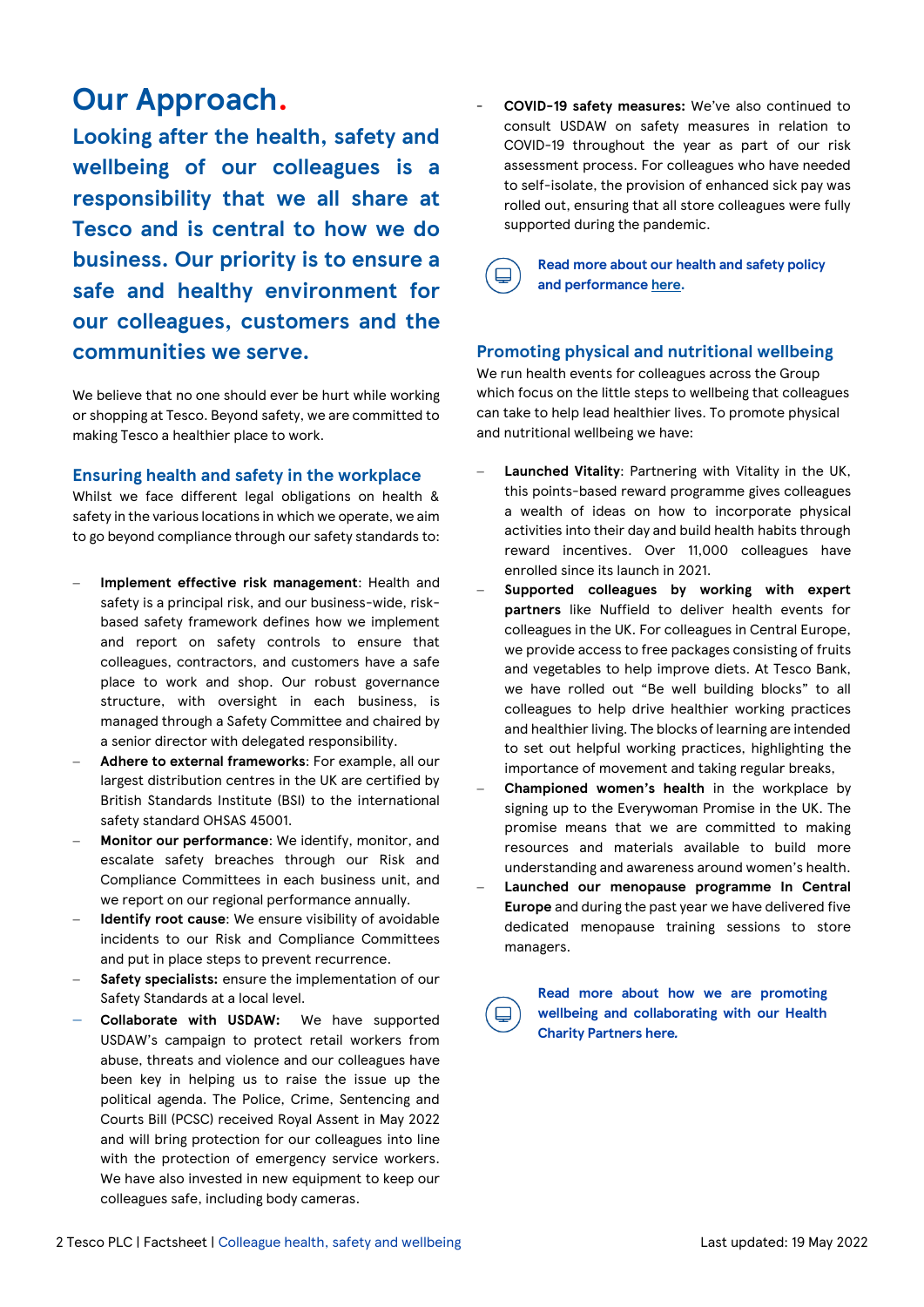### **Supporting mental health**

We are committed to reducing the stigma attached to mental health and we are helping to build a better understanding of ways to improve mental wellbeing.

We continue to enhance our health and wellness programme, ensuring colleagues get the support they need, when they need it. We have a wide range of mental health and wellbeing resources available to colleagues, including:

- − **Wellbeing champions and mental health first aiders:** In the UK we have over 1,000 wellbeing champions. These voluntary champions promote and encourage wellbeing activities in the workplace and help colleagues find wellbeing resources and support. For our colleagues in the Republic of Ireland and Tesco Bank, we have enrolled Office, Distribution Centre, and Store Manager colleagues onto mental health first aid courses.
- − **Access to online mental wellbeing tools:** As part of our Vitality offer, colleagues have access to the Headspace App for more help with managing their mental wellbeing. Our partnerships with Mind and Green Cross also provide mental health awareness training to enable managers to support their team.
- − **Promoting the Wellbeing in Retail Guide:** Created with the Samaritans and six other retailers, the guide helps support those struggling with wellbeing issues. This online guide provides information to help workers look after their own mental health, gives advice on how to support others who may be struggling and signposts where to go for extra help.

**Read more about our approach to supporting mental wellbeing [here.](https://www.tescoplc.com/sustainability/colleagues/health-safety-wellbeing/)**

### **Awards and Benchmarks**.

#### **Great Place to Work**

Tesco Ireland received the Great Place to Work accreditation for the fifth consecutive year in 2021.

### **Workforce Disclosure Initiative**

In 2021 we achieved our highest score of 88% in recognition of our enhanced workforce disclosures.

#### **Providing tools to support our colleagues**

- − **Employee Assistance Programmes** (EAP) across the Group provides free and confidential advice and support on a range of topics.
- − **Workplace adjustments policies:** We continue to review our policies and provide guidance for managers who support colleagues. In the UK, through an independent health services provider, we provide adjustments to colleagues on an individual, unique basis.
- − **Tesco Angel Charity support in Central Europe:** Tesco Angel is a charity project established to help and support colleagues in Central Europe, especially those with health problems or those experiencing difficult situations. First launched in Slovakia, colleagues in Czech Republic and Hungary can now access this health and wellbeing support.
- Financial wellbeing: Over 150,000 colleagues have engaged with our free online financial education content since 2019, helping to develop money management skills.



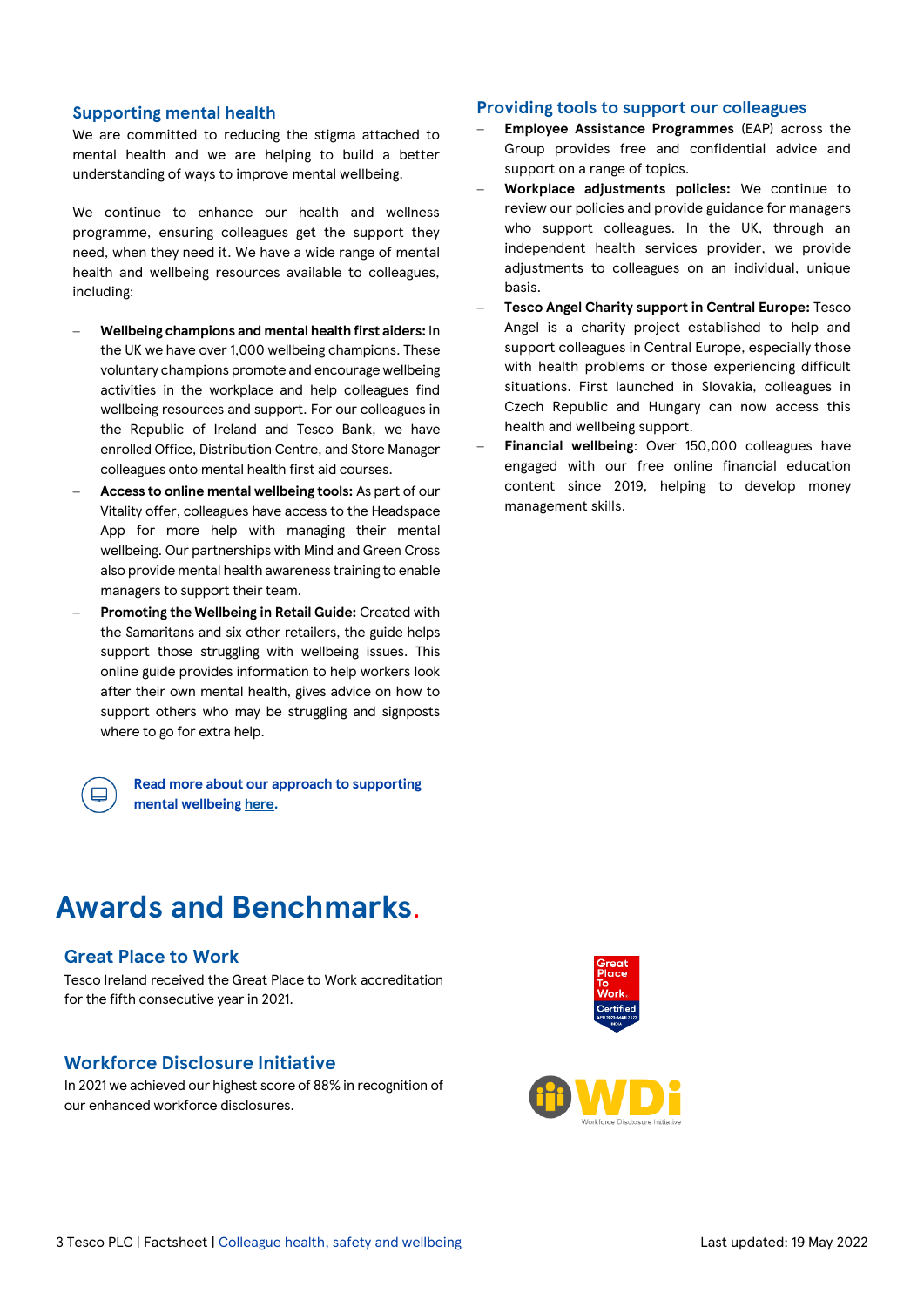### **Performance.**

| <b>Group data</b>                                                          |                                                                                                                                        |                            |         |         |         |
|----------------------------------------------------------------------------|----------------------------------------------------------------------------------------------------------------------------------------|----------------------------|---------|---------|---------|
| <b>Commitment</b>                                                          | <b>KPIs</b>                                                                                                                            | 2018/19                    | 2019/20 | 2020/21 | 2021/22 |
| <b>Supporting colleagues</b><br>to be at their physical<br>and mental best | Percentage of<br>colleagues that believe<br>Tesco supports their<br>health and wellbeing<br>within the "Every Voice<br>Matters" survey | N/A<br>different<br>survey | 72%     | 74%     | 74%     |

| Health and safety work related injuries |         |         |         |  |  |  |
|-----------------------------------------|---------|---------|---------|--|--|--|
|                                         | 2019/20 | 2020/21 | 2021/22 |  |  |  |
| <b>Tesco Group</b>                      | 45,183  | 36.946  | 36.748  |  |  |  |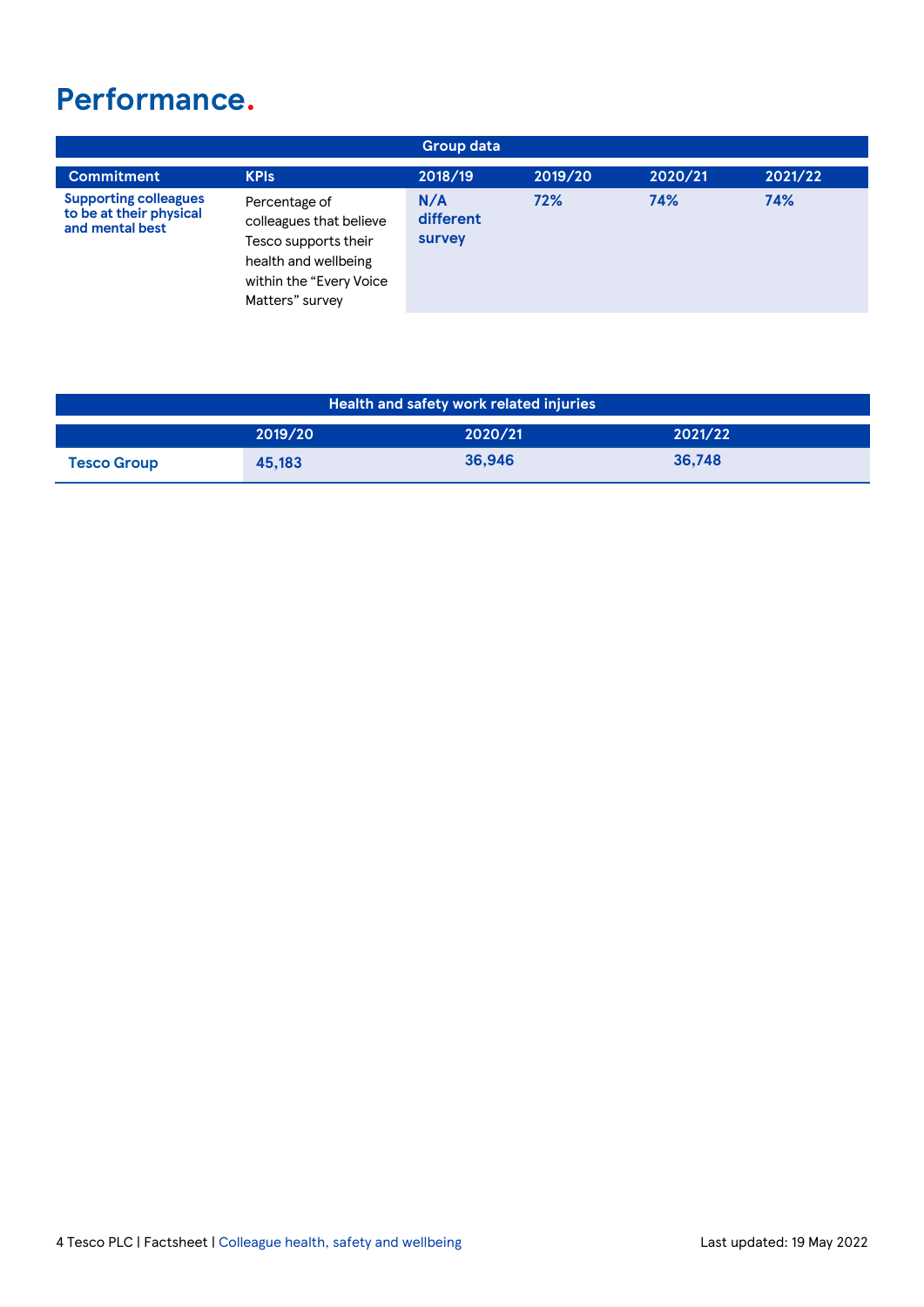### **Methodologies.**

### **How we measure our progress**

To track our progress in supporting colleagues to be at their physical and mental best, we rely on the direct feedback we receive from them through our "Every Voice Matters" (EVM) survey to set our KPI. This gives us an annual result for performance reporting, which we supplement internally with more frequent surveys to gather more regular feedback.

### **Percentage of colleagues that believe Tesco supports their health and wellbeing within the "Every Voice Matters" survey**

Defined as the percentage of colleagues that agree with the following survey statement: "Tesco supports my health and wellbeing (nutrition, mental and physical)"

"Agreement" is determined by the selection of "Agree" or "Strongly agree" in the EVM survey, which is conducted with colleagues annually. The survey is distributed to all divisions and markets. Confirmit collate all responses and data is given to a third party who conduct detailed analysis.

In addition to the above colleague wellbeing KPI, we also track health and safety metrics including number of work-related injuries.

### Definition:

- An accident is a separate, identifiable, unintended incident, which causes physical injury. There must be an identifiable external event that causes the injury, e.g. a falling object striking someone.
- A work-related injury is when any of the following played a significant role:
	- o the way the work was carried out;
	- o any machinery, plant, substances or equipment used for the work; or
	- o the condition of the site or premises where the accident happened

When we report, we always report on the number of injured persons (i.e. one accident with three injured persons would be logged as three injuries). Calculations include colleagues, customers, contractors, and visitors.

### **Looking ahead.**

We believe that no one should ever be hurt while working or shopping at Tesco. We will continue to support colleagues with their wellbeing, focusing on ensuring all our colleagues are supported inside and outside of work. We will continue to raise awareness to health, safety and wellbeing issues and will encourage our colleagues to make use of the health and wellbeing resources available to them.

### **Read more about our approach**

#### **More information**

[Our approach to colleague health, safety and wellbeing](https://www.tescoplc.com/sustainability/colleagues/health-safety-wellbeing/)

[Health Charity Partnerships](https://www.tescoplc.com/sustainability/communities/charity-partnerships/)

Keeping [shopfloor colleagues safe](https://www.tescoplc.com/blog/changing-the-law-to-keep-our-shopfloor-colleagues-safe/)

**Policies**

[Our Health and Safety in the Workplace Policy](https://www.tescoplc.com/sustainability/documents/policies/ensuring-health-and-safety-in-the-workplace/)